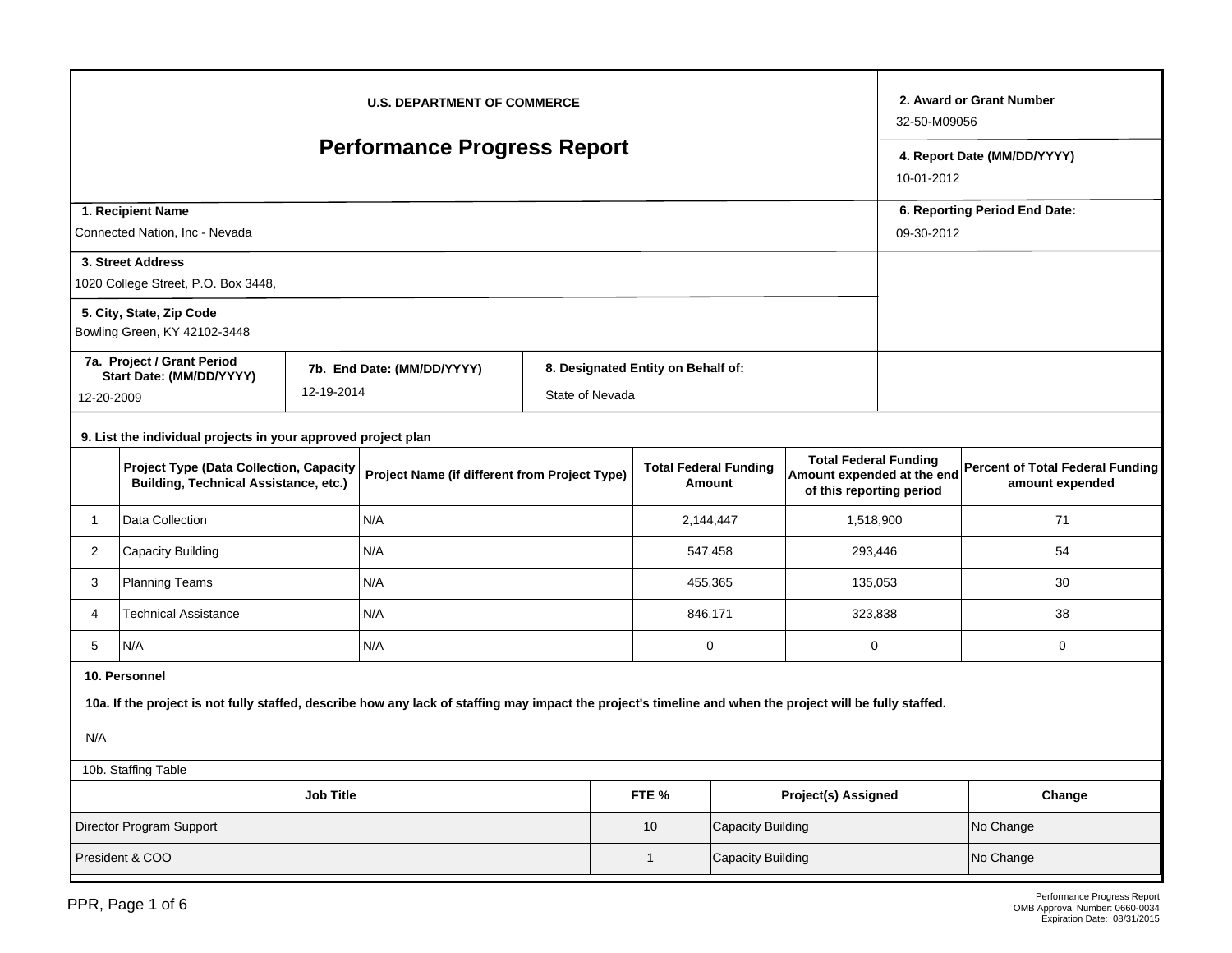| Program Manager                       | 84             | Capacity Building | No Change |
|---------------------------------------|----------------|-------------------|-----------|
| Project Manager 3                     | 3              | Capacity Building | No Change |
| State & Local Program Director        | $\overline{7}$ | Capacity Building | No Change |
| <b>State Services Specialist</b>      | 16             | Capacity Building | No Change |
| State Services Sr. Specialist         | $\overline{4}$ | Capacity Building | No Change |
| <b>Business Programmer Analyst</b>    | 3              | Data Collection   | No Change |
| <b>CAI Coordinator</b>                | 38             | Data Collection   | No Change |
| CAI Manager                           | $\overline{4}$ | Data Collection   | No Change |
| <b>Compliance Coordinator</b>         | 4              | Data Collection   | No Change |
| ETS Analyst 1                         | 3              | Data Collection   | No Change |
| ETS Analyst 2                         | $\overline{2}$ | Data Collection   | No Change |
| <b>ETS Manager</b>                    | $\overline{4}$ | Data Collection   | No Change |
| GIS Analyst 1                         | 62             | Data Collection   | No Change |
| GIS Analyst 2                         | $\mathbf{1}$   | Data Collection   | No Change |
| GIS Analyst 3                         | $\mathbf{1}$   | Data Collection   | No Change |
| <b>GIS Services Manager</b>           | $\overline{4}$ | Data Collection   | No Change |
| <b>Grants Management Officer</b>      | 10             | Data Collection   | No Change |
| Outreach & Awareness Manager          | $\sqrt{5}$     | Data Collection   | No Change |
| Outreach & Awareness Specialist 1     | 26             | Data Collection   | No Change |
| Outreach & Awareness Specialist 2     | $9\,$          | Data Collection   | No Change |
| Outreach & Awareness Specialist 3     | $\overline{7}$ | Data Collection   | No Change |
| Outreach & Awareness Specialist 4     | $5\,$          | Data Collection   | No Change |
| Policy & Research Outreach Specialist | $\overline{4}$ | Data Collection   | No Change |
| President & COO                       | $\overline{2}$ | Data Collection   | No Change |
| Project Coordinator                   | 6              | Data Collection   | No Change |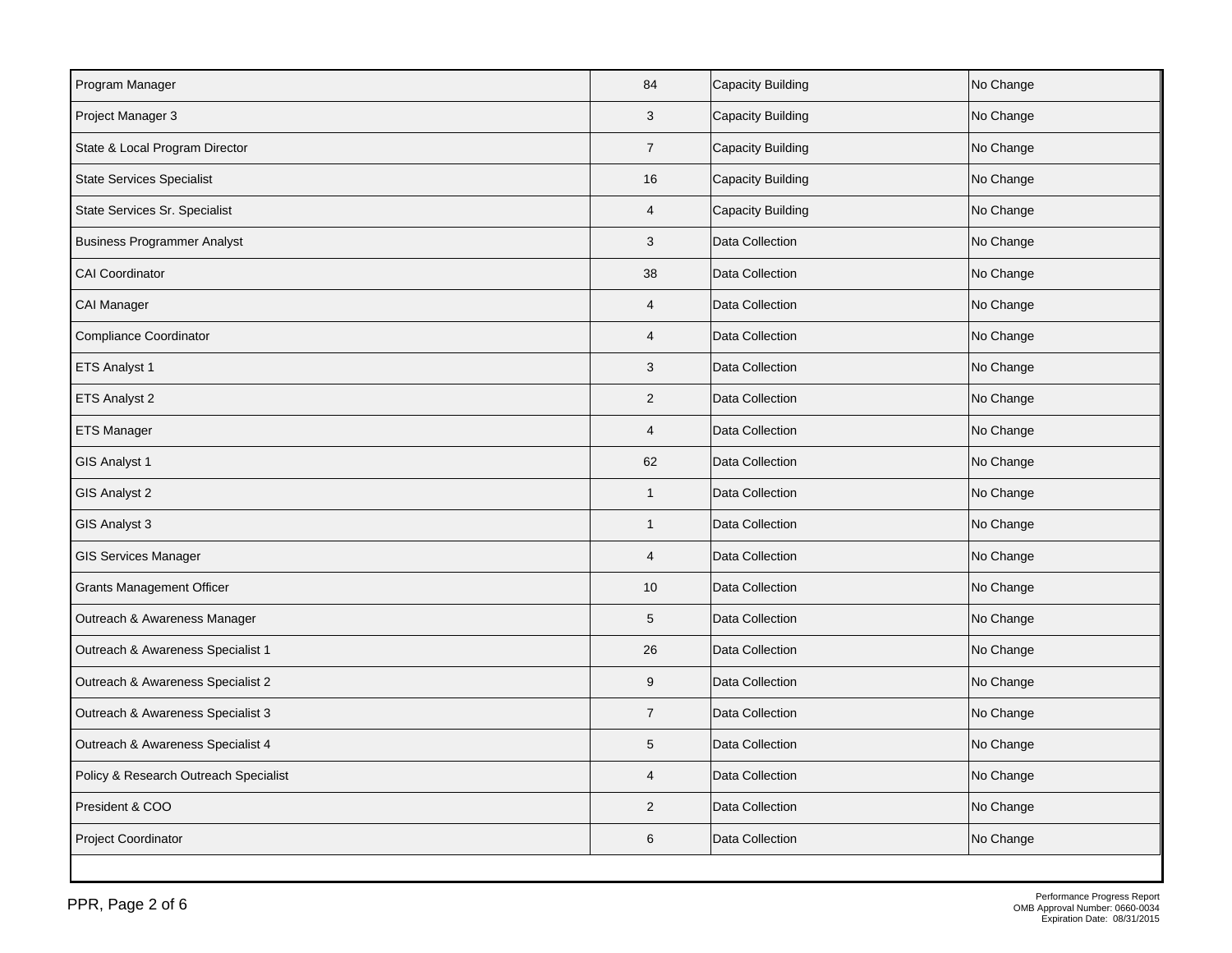| <b>Project Management Director</b>                                                                                                                                            |                 |                      |  |                               | $\overline{4}$                       |                                               | Data Collection             |                                                          |                                                                     | No Change                     |                               |
|-------------------------------------------------------------------------------------------------------------------------------------------------------------------------------|-----------------|----------------------|--|-------------------------------|--------------------------------------|-----------------------------------------------|-----------------------------|----------------------------------------------------------|---------------------------------------------------------------------|-------------------------------|-------------------------------|
| Project Manager 1                                                                                                                                                             |                 |                      |  |                               |                                      | $\overline{4}$                                | Data Collection             |                                                          |                                                                     | No Change                     |                               |
| Project Manager 2                                                                                                                                                             |                 |                      |  |                               |                                      | $\overline{2}$                                | Data Collection             |                                                          |                                                                     | No Change                     |                               |
| <b>Provider Relations Manager</b>                                                                                                                                             |                 |                      |  |                               |                                      | 10                                            | Data Collection             |                                                          |                                                                     | No Change                     |                               |
| Outreach & Awareness Manager                                                                                                                                                  |                 |                      |  |                               |                                      | <b>Planning Teams</b><br>$\mathbf{1}$         |                             |                                                          | No Change                                                           |                               |                               |
| Program Manager                                                                                                                                                               |                 |                      |  |                               | 8                                    |                                               | <b>Planning Teams</b>       |                                                          |                                                                     | No Change                     |                               |
| Project Manager 1                                                                                                                                                             |                 |                      |  |                               | 8                                    |                                               | <b>Planning Teams</b>       |                                                          |                                                                     | No Change                     |                               |
| <b>Research Analyst 4</b>                                                                                                                                                     |                 |                      |  |                               | $\mathbf{1}$                         |                                               | <b>Planning Teams</b>       |                                                          |                                                                     | No Change                     |                               |
| <b>Broadband Planning Manager</b>                                                                                                                                             |                 |                      |  |                               | $\overline{2}$                       |                                               | <b>Technical Assistance</b> |                                                          |                                                                     | No Change                     |                               |
| <b>Chief Policy Counsel</b>                                                                                                                                                   |                 |                      |  |                               | 3                                    |                                               | <b>Technical Assistance</b> |                                                          |                                                                     | No Change                     |                               |
| Policy & Research Outreach Specialist                                                                                                                                         |                 |                      |  |                               | $\mathbf{1}$                         |                                               | <b>Technical Assistance</b> |                                                          |                                                                     | No Change                     |                               |
| Project Manager 1                                                                                                                                                             |                 |                      |  |                               |                                      | <b>Technical Assistance</b><br>18             |                             |                                                          | No Change                                                           |                               |                               |
| Research & GIS Analyst                                                                                                                                                        |                 |                      |  |                               |                                      | $\overline{2}$<br><b>Technical Assistance</b> |                             |                                                          |                                                                     | No Change                     |                               |
| <b>Research Analyst 1</b>                                                                                                                                                     |                 |                      |  |                               | 15                                   |                                               | Technical Assistance        |                                                          |                                                                     | No Change                     |                               |
| Research Analyst 2                                                                                                                                                            |                 |                      |  |                               | $\overline{2}$                       |                                               | <b>Technical Assistance</b> |                                                          |                                                                     | No Change                     |                               |
| <b>Research Analyst 3</b>                                                                                                                                                     |                 |                      |  |                               | $\mathbf{1}$                         |                                               | Technical Assistance        |                                                          |                                                                     | No Change                     |                               |
| Research Manager                                                                                                                                                              |                 |                      |  |                               | 3                                    |                                               | <b>Technical Assistance</b> |                                                          |                                                                     | No Change                     |                               |
|                                                                                                                                                                               |                 | <b>Add Row</b>       |  | <b>Remove Row</b>             |                                      |                                               |                             |                                                          |                                                                     |                               |                               |
| 11. Subcontracts (Vendors and Subrecipients)                                                                                                                                  |                 |                      |  |                               |                                      |                                               |                             |                                                          |                                                                     |                               |                               |
| 11a. Subcontracts Table - Include all subcontractors. The totals from this table equal the "Subcontractor Total" for the Program Budget Worksheet (Q. 12, Column 2, 3, and 4) |                 |                      |  |                               |                                      |                                               |                             |                                                          |                                                                     |                               |                               |
| <b>Subcontract</b><br><b>Name</b><br><b>Purpose</b>                                                                                                                           |                 | Type (Vendor/Subrec) |  | <b>RFP</b><br>Issued<br>(Y/N) | Contract<br><b>Executed</b><br>(Y/N) | <b>Start Date</b>                             | <b>End Date</b>             | <b>Total Federal</b><br><b>Funds</b><br><b>Allocated</b> | <b>Total</b><br><b>Matching</b><br><b>Funds</b><br><b>Allocated</b> | (Example: Data Collection 75) | <b>Project and % Assigned</b> |
| <b>Thoroughbred Research Group</b>                                                                                                                                            | Data Collection | Vendor               |  | Yes                           | Yes                                  | 02/09/2010                                    | 08/31/2013                  | 122,437                                                  | 0                                                                   | Data Collection               | 41                            |
| Thoroughbred Research Group<br><b>Technical Assistance</b>                                                                                                                    |                 | Vendor               |  | Yes                           | Yes                                  | 02/09/2010                                    | 08/31/2013                  | 177,108                                                  | 0                                                                   | <b>Technical Assis</b>        | 59                            |
| <b>ETS Contract Labor</b>                                                                                                                                                     | Data Collection | Vendor               |  | No                            | Yes                                  | 12/20/2009                                    | 12/19/2014                  | 179,557                                                  | 177,671                                                             | Data Collection               | 100                           |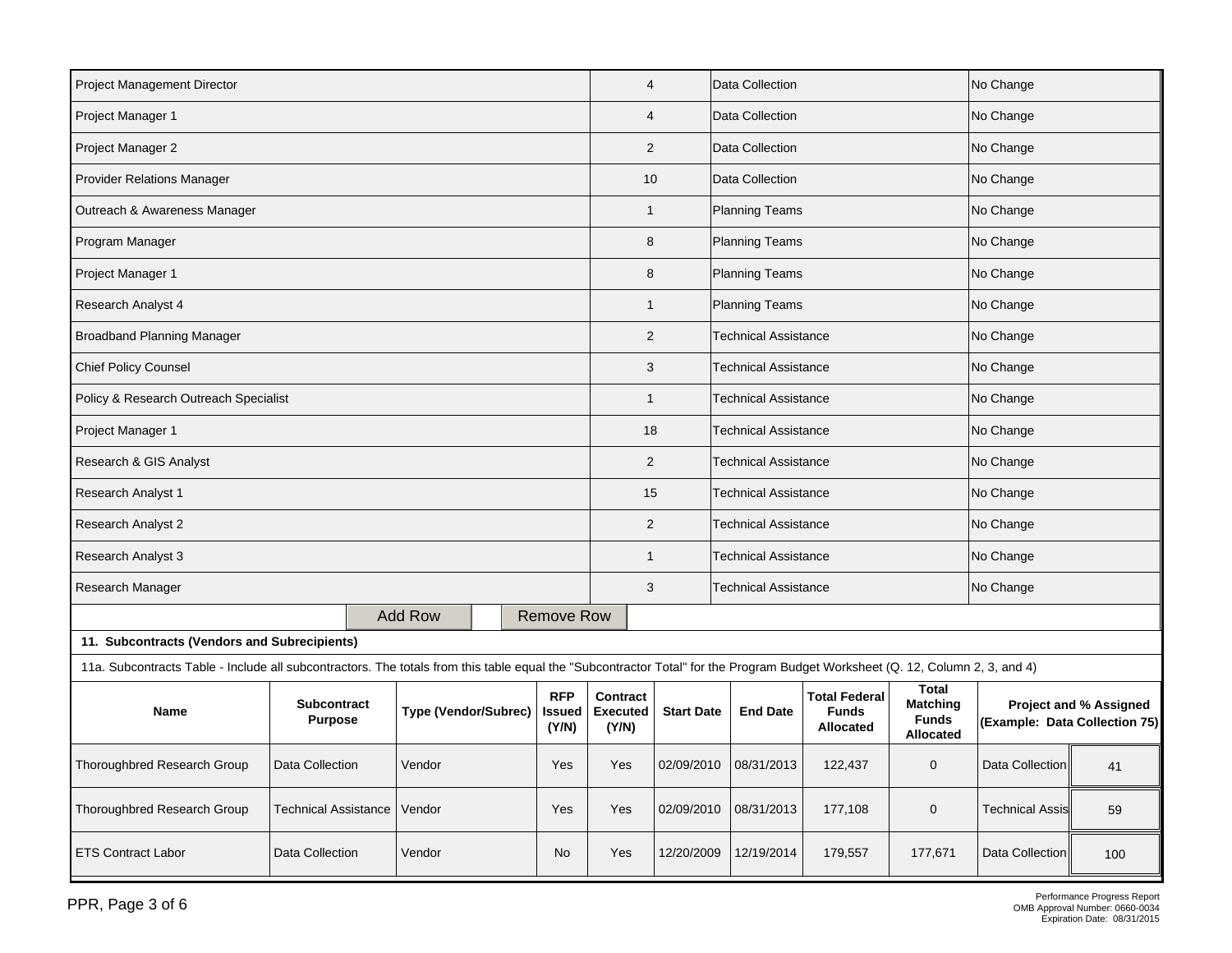| <b>GIS Consultants</b>                                                                                                                                                                         | Data Collection             | Vendor                             | Yes       | Yes                            | 12/20/2009     | 12/19/2014                    | 58,178                                     | $\mathbf 0$ | Data Collection                                      | 100                                   |  |
|------------------------------------------------------------------------------------------------------------------------------------------------------------------------------------------------|-----------------------------|------------------------------------|-----------|--------------------------------|----------------|-------------------------------|--------------------------------------------|-------------|------------------------------------------------------|---------------------------------------|--|
| <b>Legal Consultants</b>                                                                                                                                                                       | Data Collection             | Vendor                             | No        | Yes                            | 12/20/2009     | 12/19/2014                    | 68,445                                     | 53,205      | Data Collection                                      | 100                                   |  |
| <b>Community Technology</b><br>Specialists                                                                                                                                                     | <b>Planning Teams</b>       | Vendor                             | No        | Yes                            | 10/17/2011     | 12/31/2013                    | 234,688                                    | 236,825     | Planning Team                                        | 100                                   |  |
| Data Collection<br>Hosting                                                                                                                                                                     |                             | Vendor                             | No        | <b>No</b>                      | 12/20/2009     | 12/19/2014                    | 33,799                                     | $\mathbf 0$ | Data Collection                                      | 100                                   |  |
| Data Collection<br>Various                                                                                                                                                                     |                             | Vendor                             | <b>No</b> | No                             | 12/20/2009     | 12/19/2014                    | 29,678                                     | 487         | Data Collection                                      | 100                                   |  |
| Various                                                                                                                                                                                        | <b>Technical Assistance</b> | Vendor                             | No        | No                             | 12/20/2009     | 12/19/2014                    | 13,138                                     | $\pmb{0}$   | <b>Technical Assis</b>                               | 100                                   |  |
|                                                                                                                                                                                                |                             |                                    |           |                                | <b>Add Row</b> |                               | <b>Remove Row</b>                          |             |                                                      |                                       |  |
| 11b. Describe any challenges encountered with vendors or subrecipients.                                                                                                                        |                             |                                    |           |                                |                |                               |                                            |             |                                                      |                                       |  |
|                                                                                                                                                                                                |                             |                                    |           |                                |                |                               |                                            |             |                                                      |                                       |  |
|                                                                                                                                                                                                |                             |                                    |           |                                |                |                               |                                            |             |                                                      |                                       |  |
| N/A                                                                                                                                                                                            |                             |                                    |           |                                |                |                               |                                            |             |                                                      |                                       |  |
|                                                                                                                                                                                                |                             |                                    |           |                                |                |                               |                                            |             |                                                      |                                       |  |
|                                                                                                                                                                                                |                             |                                    |           |                                |                |                               |                                            |             |                                                      |                                       |  |
|                                                                                                                                                                                                |                             |                                    |           |                                |                |                               |                                            |             |                                                      |                                       |  |
| 12. Budget worksheet                                                                                                                                                                           |                             |                                    |           |                                |                |                               |                                            |             |                                                      |                                       |  |
| Columns 2, 3, and 4 will match your current project budget for your entire award, which is the SF-424A on file. Only list matching funds that the Department of Commerce has already approved. |                             |                                    |           |                                |                |                               |                                            |             |                                                      |                                       |  |
| <b>Project Budget Element</b>                                                                                                                                                                  |                             | Federal<br><b>Funds</b><br>Awarded |           | <b>Approved Matching Funds</b> |                | <b>Total</b><br><b>Budget</b> | Federal<br><b>Funds</b><br><b>Expended</b> |             | Approved<br><b>Matching Funds</b><br><b>Expended</b> | <b>Total Funds</b><br><b>Expended</b> |  |
| <b>Personnel Salaries</b>                                                                                                                                                                      |                             | \$1,268,668                        |           | \$745                          |                | \$1,269,413                   | \$660,953                                  |             | \$745                                                | \$661,698                             |  |
| <b>Personnel Fringe Benefits</b>                                                                                                                                                               |                             | \$265,616                          |           | \$160                          |                | \$265,776                     | \$148,822                                  |             | \$160                                                | \$148,982                             |  |
| <b>Travel</b>                                                                                                                                                                                  |                             | \$220,665                          |           | \$94                           |                | \$220,759                     | \$108,466                                  |             | \$582                                                | \$109,048                             |  |
| <b>Equipment</b>                                                                                                                                                                               |                             | \$80,913                           |           | \$0                            |                | \$80,913                      | \$81,250                                   |             | \$0                                                  | \$81,250                              |  |
| <b>Materials / Supplies</b>                                                                                                                                                                    |                             | \$30,839                           |           | \$0                            |                | \$30,839                      | \$29,952                                   |             | \$0                                                  | \$29,952                              |  |
| <b>Subcontracts Total</b>                                                                                                                                                                      |                             | \$917,028                          |           | \$468,188                      |                | \$1,385,216                   | \$491,579                                  |             | \$242,783                                            | \$734,362                             |  |
| <b>Construction</b>                                                                                                                                                                            |                             | \$0                                |           | \$0                            |                | \$0                           | \$0                                        |             | \$0                                                  | \$0                                   |  |
| Other                                                                                                                                                                                          |                             | \$87,746                           |           | \$597,761                      |                | \$685,507                     | \$44,599                                   |             | \$362,725                                            | \$407,324                             |  |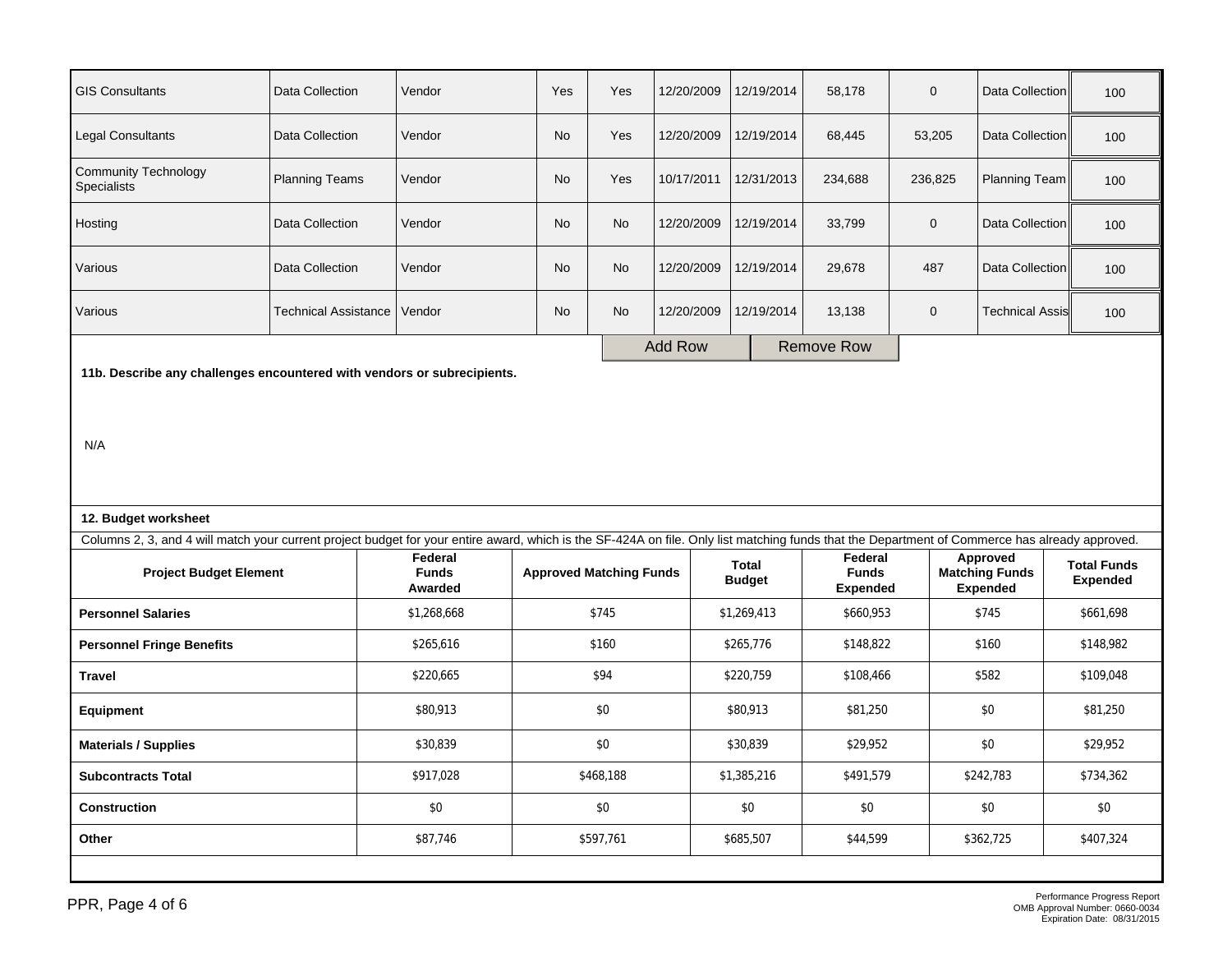| <b>Project Budget Element</b>                                                                                                                                                                                                                                                                                                                                                                                                                                                         | Federal<br><b>Funds</b><br>Awarded | <b>Approved Matching Funds</b> | Total<br><b>Budget</b>   | Federal<br><b>Funds</b><br><b>Expended</b> | Approved<br><b>Matching Funds</b><br>Expended | <b>Total Funds</b><br><b>Expended</b> |  |  |
|---------------------------------------------------------------------------------------------------------------------------------------------------------------------------------------------------------------------------------------------------------------------------------------------------------------------------------------------------------------------------------------------------------------------------------------------------------------------------------------|------------------------------------|--------------------------------|--------------------------|--------------------------------------------|-----------------------------------------------|---------------------------------------|--|--|
| <b>Total Direct Costs</b>                                                                                                                                                                                                                                                                                                                                                                                                                                                             | \$2,871,475                        | \$1,066,948                    | \$3,938,423              | \$1,565,621                                | \$606,995                                     | \$2,172,616                           |  |  |
| <b>Total Indirect Costs</b>                                                                                                                                                                                                                                                                                                                                                                                                                                                           | \$1,121,966                        | \$1,025                        | \$705,616<br>\$1,122,991 |                                            | \$1,025                                       | \$706,641                             |  |  |
| <b>Total Costs</b>                                                                                                                                                                                                                                                                                                                                                                                                                                                                    | \$3,993,441                        | \$1,067,973                    | \$5,061,414              | \$2,271,237                                | \$608,020                                     | \$2,879,257                           |  |  |
| % of Total                                                                                                                                                                                                                                                                                                                                                                                                                                                                            | 79                                 | 21                             | 100                      | 79                                         | 21                                            | 100                                   |  |  |
| 13. Hardware / Software<br>13a. List any hardware/software purchased during this reporting period.<br>Hardware/Software purchases for the project to date include the following:<br>Interactive Mapping Application - \$60,000<br>GIS Software & Maintenance - \$5,355<br>Computers & Software - \$16,148<br>Speed Test Software - \$5,288<br>Google Earth Pro - \$585<br>Spectrum Analyzer - \$4,477<br>Multiple dedicated storage servers and backup replication solution - \$4,938 |                                    |                                |                          |                                            |                                               |                                       |  |  |
| New purchases this quarter include the following:                                                                                                                                                                                                                                                                                                                                                                                                                                     |                                    |                                |                          |                                            |                                               |                                       |  |  |

- Computers & software : \$163

- Speed Test : \$1,395

- Multiple dedicated storage servers and backup replication solution : \$4,938

## 13b. **Please note any hardware/software that has yet to be purchased and explain why it has not been purchased.**

Remaining purchases may include SQL server for mapping geodatabase, SQL server software, multiple dedicated storage server, security application, additional backup replication solution, computers, a spectrum analyzer, GPS units, interactive map upgrades/maintenance, ArchInfo/ArcGIS maintenance, and speed test updates as well as computers and software maintenance. These items will only be purchased if necessary for the successful completion of the project.

**14. SBI PPR Project Attachment (Skip question 14b if Data Collection is your only project).** 

14a. Complete a SBI PPR Project Data Collection Attachment and attach it to the PPR.

14b. Complete a SBI PPR Attachment for each additional funded project and attach it to the PPR.

**15. Certification: I certify to the best of my knowledge and belief that this report is correct and complete for performance of activities for the purpose set forth in the award documents.** 

15a. Typed or Printed Name and Title of Authorized Certifying Official

15c. Telephone (area code, number, and extension)

Bernie Bogle